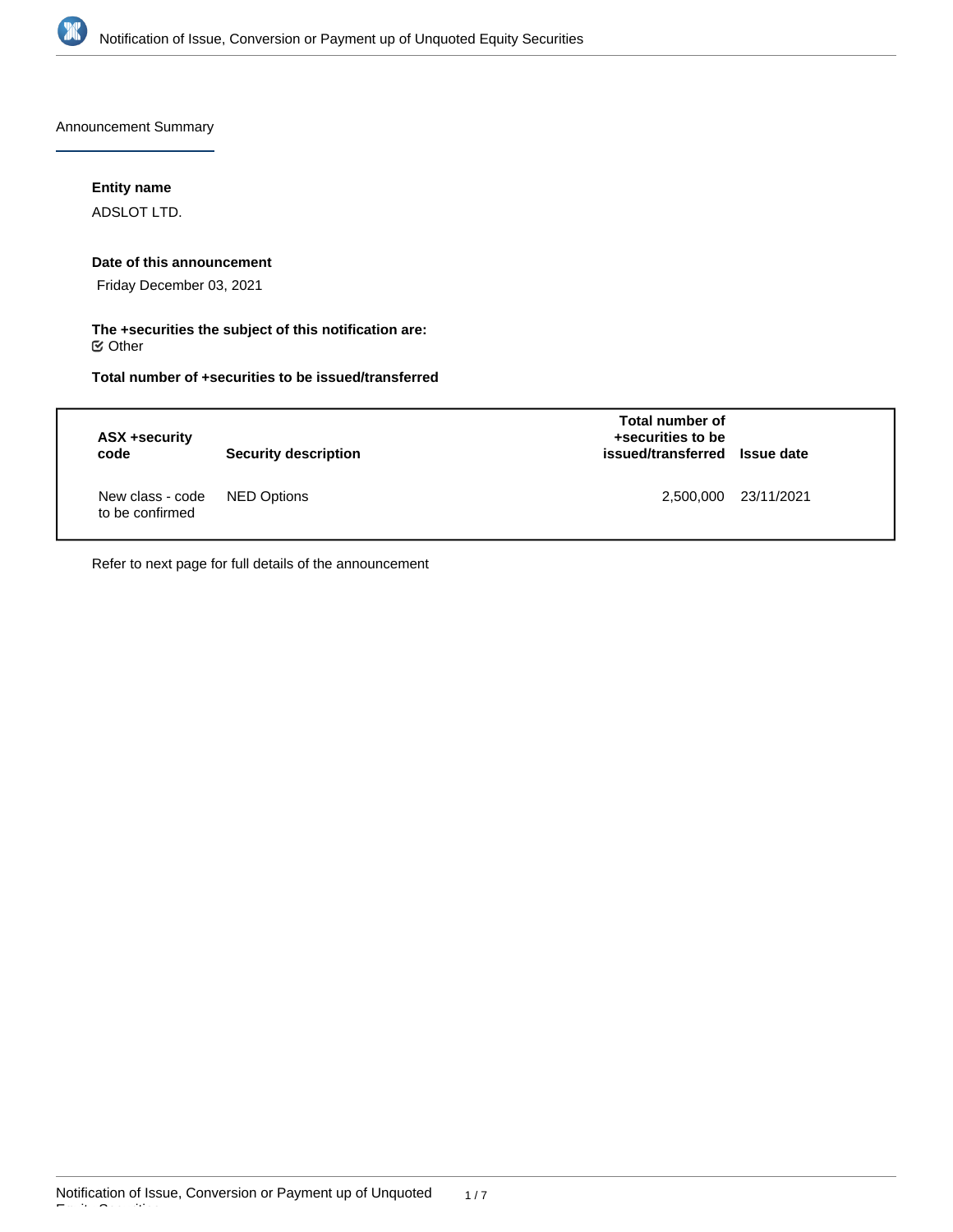

Part 1 - Entity and announcement details

# **1.1 Name of entity**

ADSLOT LTD.

We (the entity named above) give notice of the issue, conversion or payment up of the following unquoted +securities.

**1.2 Registered number type** ABN

**Registration number** 70001287510

**1.3 ASX issuer code** ADS

**1.4 The announcement is** New announcement

# **1.5 Date of this announcement**

3/12/2021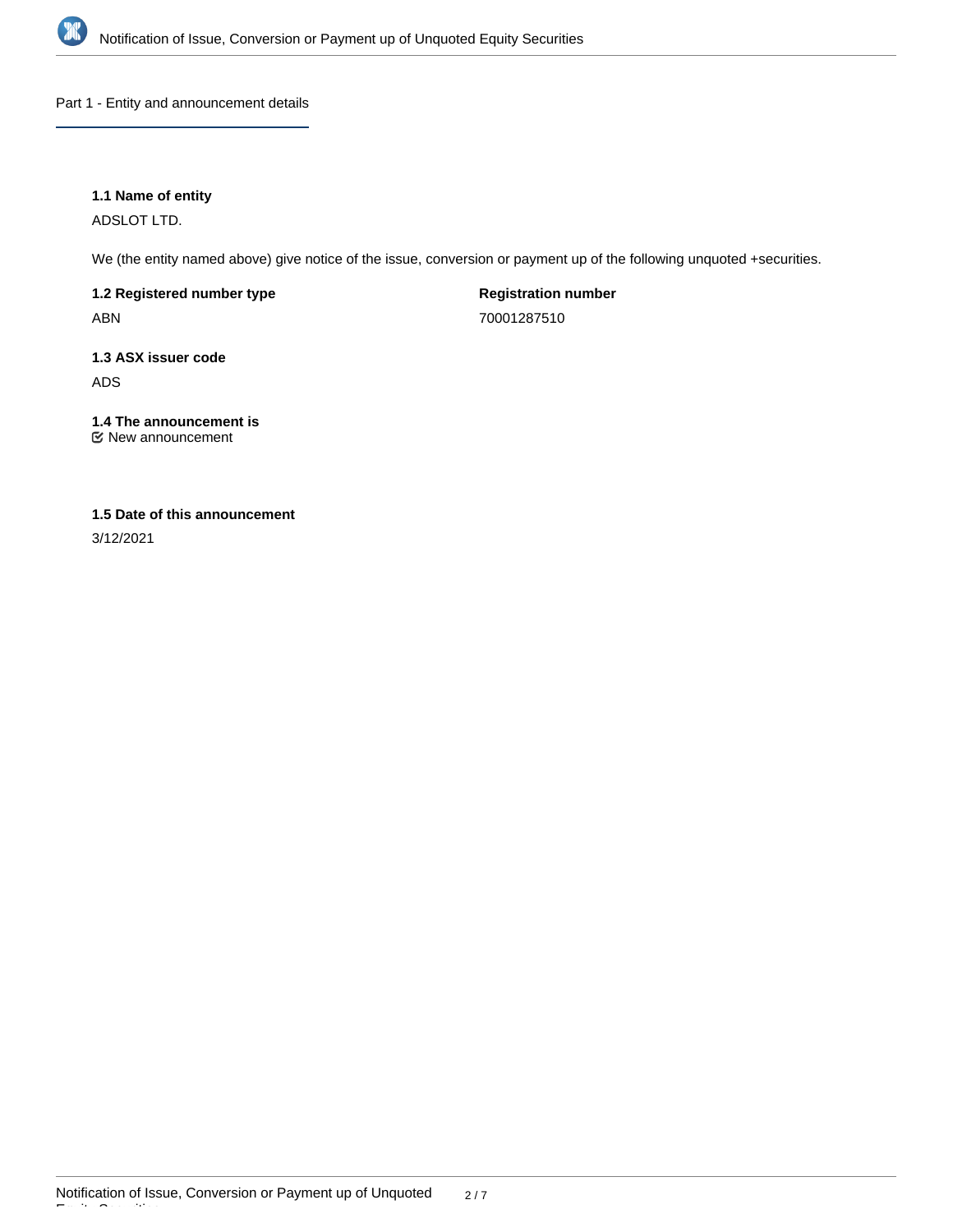

# Part 2 - Issue details

**2.1 The +securities the subject of this notification are:**

Other

## **Please specify**

Securities issued to a director (approved by shareholders under Listing Rule 10.11).

## **2.2a This notification is given in relation to an issue of +securities in a class which is not quoted on ASX and which:**

does not have an existing ASX security code ("new class")

Equity Securities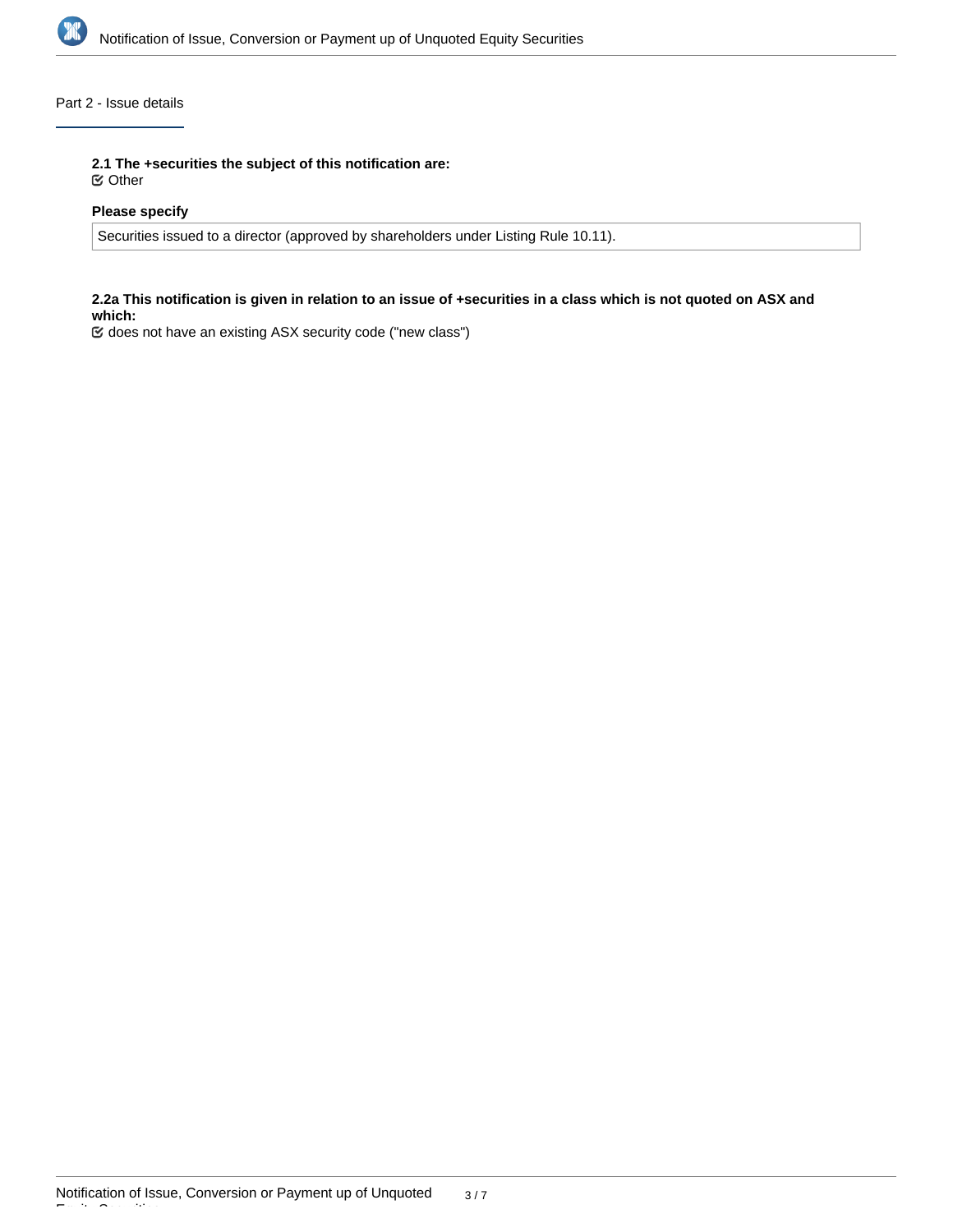

Part 3C - number and type of +securities the subject of this notification (new class) where issue has not previously been notified to ASX

#### in an Appendix 3B

#### **New +securities**

| ASX +security code               | +Security description |
|----------------------------------|-----------------------|
| New class - code to be confirmed | ∣NED Options          |
|                                  |                       |

# **+Security type**

**ISIN code**

## **Options**

**Date the +securities the subject of this notification were issued**

23/11/2021

**Will all the +securities issued in this class rank equally in all respects from their issue date?** Yes

**Have you received confirmation from ASX that the terms of the +securities are appropriate and equitable under listing rule 6.1?** No

**Please provide a URL link for a document lodged with ASX setting out the material terms of the +securities being issued.**

<https://www.adslot.com/wp-content/uploads/2021/10/2285829.pdf?x43578>

#### Options Details

| +Security currency      | <b>Exercise price</b> | Expiry date |
|-------------------------|-----------------------|-------------|
| AUD - Australian Dollar | AUD 0.04000000        | 11/10/2025  |

**Details of the existing class of +security that will be issued upon exercise or conversion of this new class of company option**

**Other** 

Equity Securities

## **Description**

Dyer Options Expiring 11 Oct 2025

#### **Any other information the entity wishes to provide about the +securities the subject of this notification**

Options to acquire fully paid ordinary shares in ADS, each option being exercisable for one ADS share at an exercise price of \$0.040 with an expiry date of 11 October 2025.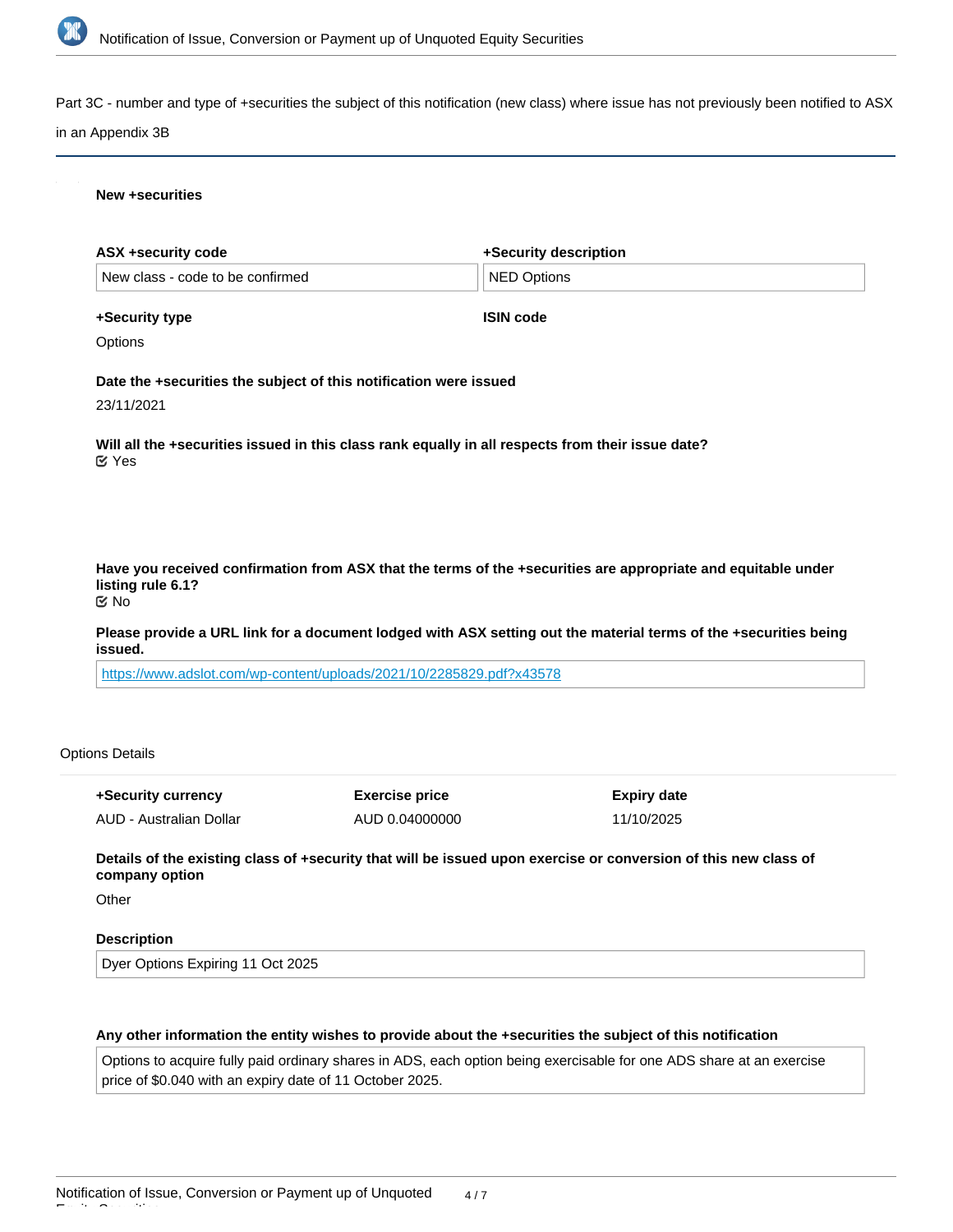

**Please provide any further information needed to understand the circumstances in which you are notifying the issue of these +securities to ASX, including why the issue of the +securities has not been previously announced to the market in an Appendix 3B**

2,500,000 options issued to Andrew Dyer, a non-executive director, in lieu of cash remuneration for his services as a director, approved by shareholders under Listing Rule 10.11 at the AGM on 23 November 2021. The securities are not being immediately quoted on ASX.

Issue details

#### **Number of +securities**

2,500,000

**Were the +securities issued for a cash consideration?** No

#### **Please describe the consideration being provided for the +securities**

Options issued to a director in lieu of cash remuneration for his services as a director

## **Purpose of the issue**

To pay for services rendered

#### **Additional Details**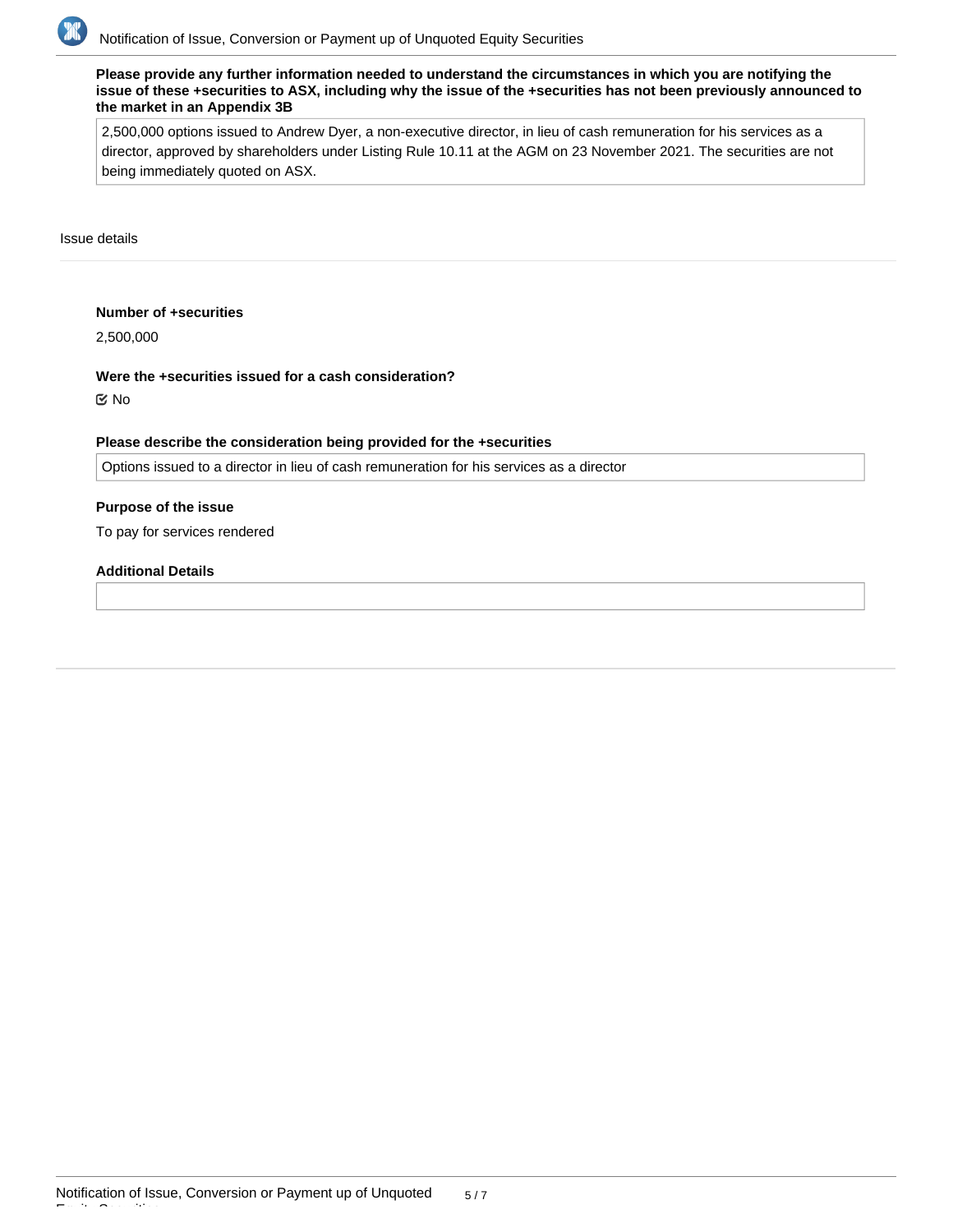

Part 4 - +Securities on issue

| Following the issue, conversion or payment up of the +securities the subject of this application, the +securities of<br>the entity will comprise:<br>(A discrepancy in these figures compared to your own may be due to a matter of timing if there is more than one<br>application for quotation/issuance currently with ASX for processing.) |                                         |  |  |  |  |
|------------------------------------------------------------------------------------------------------------------------------------------------------------------------------------------------------------------------------------------------------------------------------------------------------------------------------------------------|-----------------------------------------|--|--|--|--|
| 4.1 Quoted +Securities (Total number of each +class of +securities quoted)                                                                                                                                                                                                                                                                     |                                         |  |  |  |  |
| ASX +security code and description                                                                                                                                                                                                                                                                                                             | Total number of<br>+securities on issue |  |  |  |  |
| ADS: ORDINARY FULLY PAID                                                                                                                                                                                                                                                                                                                       | 1.982.006.270                           |  |  |  |  |
| 4.2 Unquoted +Securities (Total number of each +class of +securities issued but not quoted on ASX)                                                                                                                                                                                                                                             |                                         |  |  |  |  |
|                                                                                                                                                                                                                                                                                                                                                | Total number of                         |  |  |  |  |

| ASX +security code and description             | +securities on issue |
|------------------------------------------------|----------------------|
| ADSAC: OPTION EXPIRING 08-AUG-2025 EX \$0.028  | 6.000.000            |
| ADSAB: INCENTIVE OPTIONS                       | 123,500,000          |
| New class - code to be confirmed : NED Options | 2.500.000            |

Equity Securities